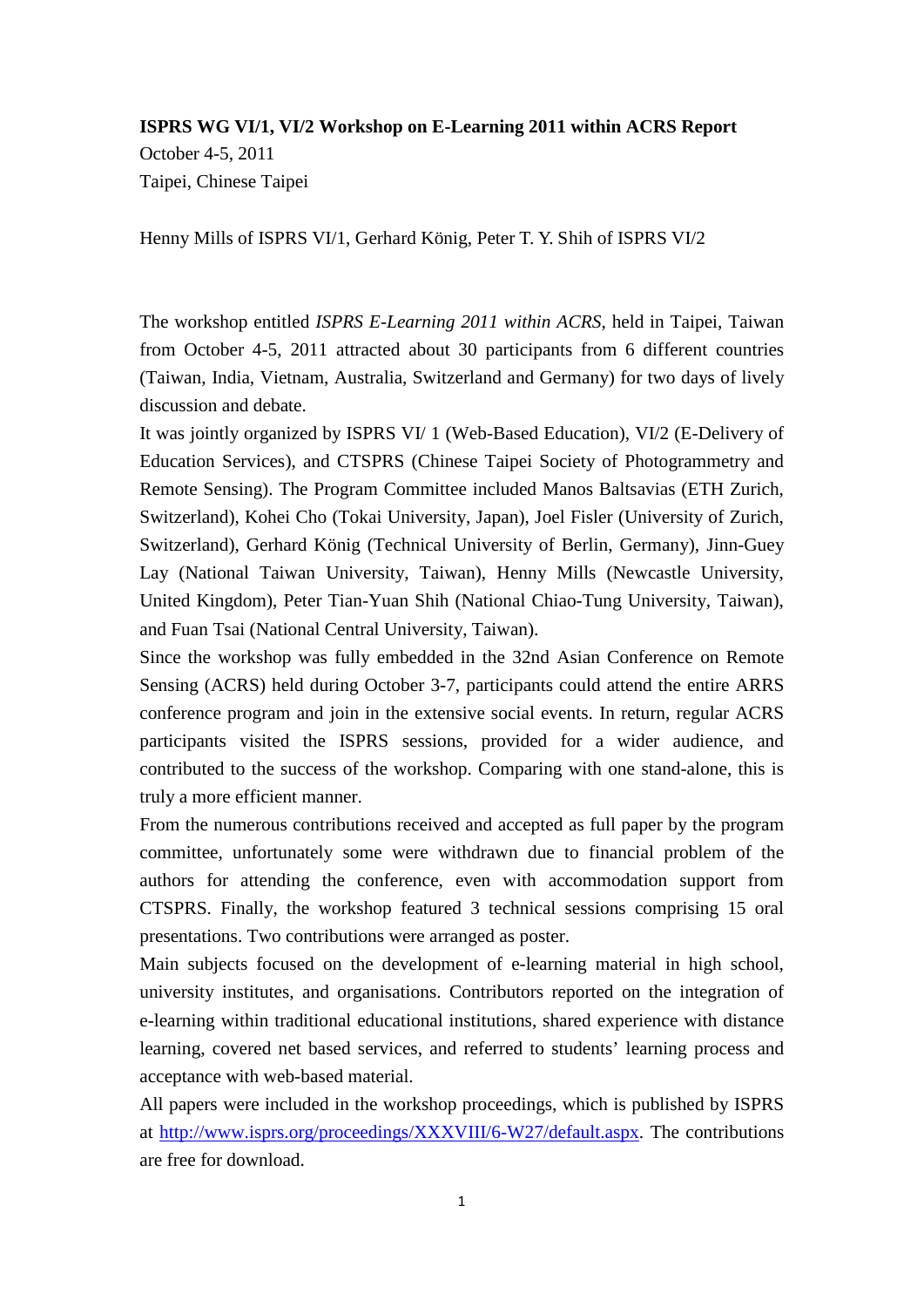The group picture of the speakers, chairperson, and Prof. Ian Dowman (First Vice-President of ISPRS), Prof. Jun Chen (Secretary General of ISPRS) are shown in Photo 1. The group picture taken after the second session is shown in Photo 2. Photo 3 was taken after the last session. Although not all the participants accepted invitation for taking this picture, it marked a memorable concluding moment.



Photo 1, Group Picture of Speakers and Distinguished Guests after Session 1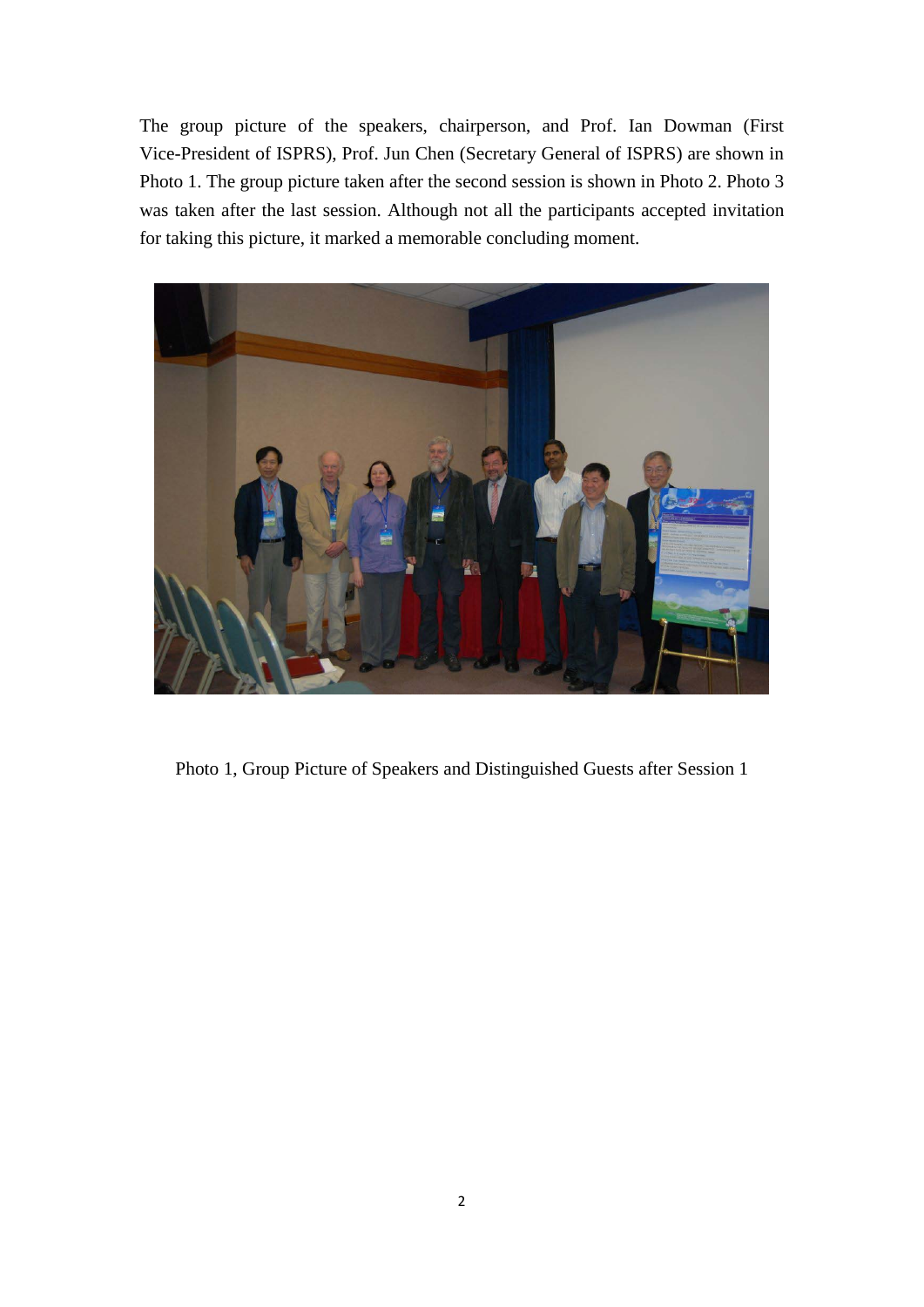

Photo 2, Group Picture of Speakers and Distinguished Guests after Session 2



Photo 3, Group Picture after Session 3

A special conference highlight was the web contest (WEBCON). The main objective of this contest is to promote the development of web materials which may give us a future vision of the web related to geo-information sciences. It was planned by AARS (Asian Association of Remote Sensing) in cooperation with ISPRS WG VI/1&2 and